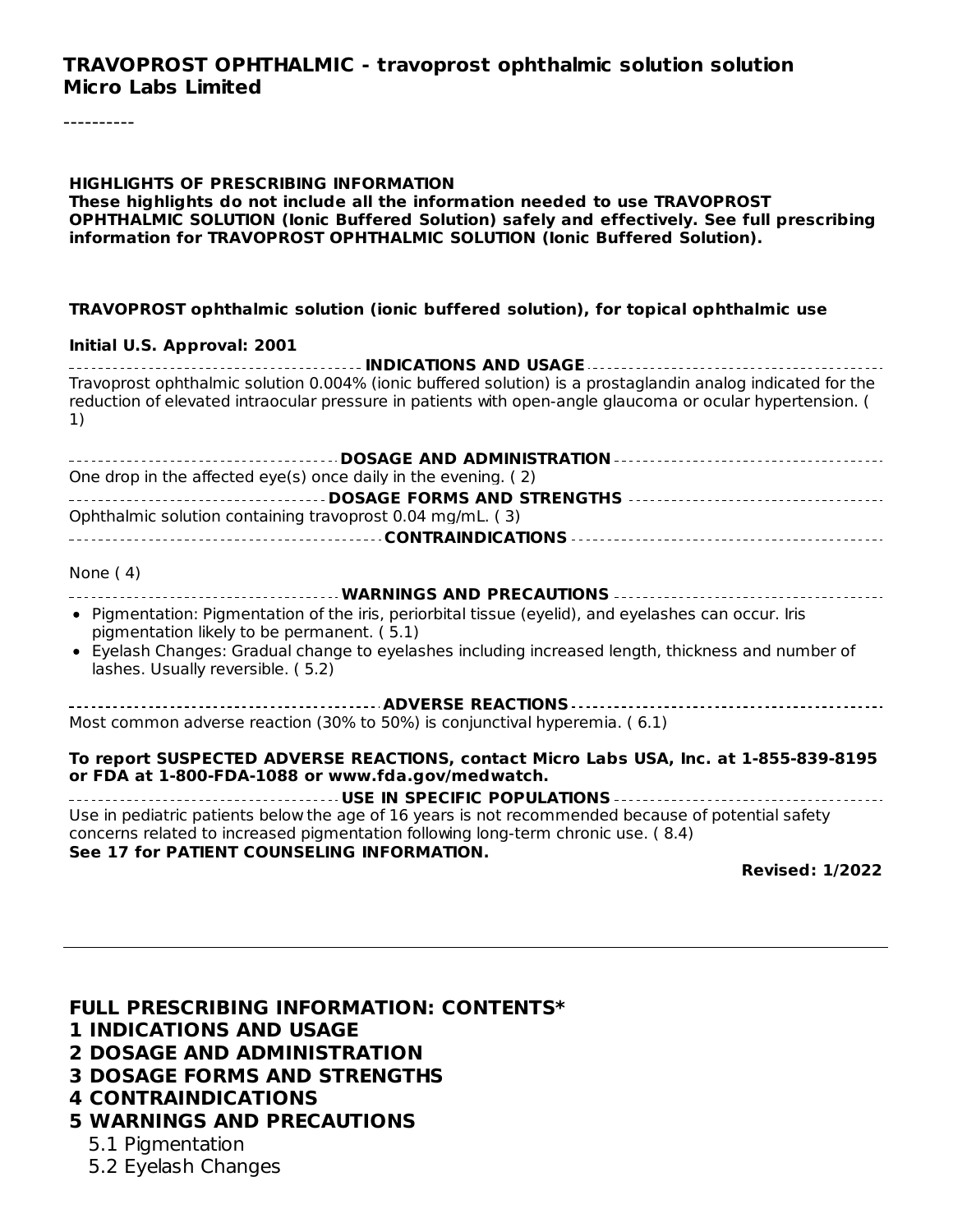- 5.3 Intraocular Inflammation
- 5.4 Macular Edema
- 5.5 Angle-closure, Inflammatory or Neovascular Glaucoma
- 5.6 Bacterial Keratitis
- 5.7 Use with Contact Lenses

### **6 ADVERSE REACTIONS**

- 6.1 Clinical Trials Experience
- 6.2 Postmarketing Experience

## **8 USE IN SPECIFIC POPULATIONS**

- 8.1 Pregnancy
- 8.2 Lactation
- 8.4 Pediatric Use
- 8.5 Geriatric Use
- 8.6 Hepatic and Renal Impairment

## **11 DESCRIPTION**

## **12 CLINICAL PHARMACOLOGY**

- 12.1 Mechanism of Action
- 12.3 Pharmacokinetics

## **13 NONCLINICAL TOXICOLOGY**

13.1 Carcinogenesis, Mutagenesis, Impairment of Fertility

#### **14 CLINICAL STUDIES**

## **16 HOW SUPPLIED/STORAGE AND HANDLING**

### **17 PATIENT COUNSELING INFORMATION**

 $\ast$  Sections or subsections omitted from the full prescribing information are not listed.

## **FULL PRESCRIBING INFORMATION**

## **1 INDICATIONS AND USAGE**

Travoprost ophthalmic solution 0.004% (ionic buffered solution) is indicated for the reduction of elevated intraocular pressure (IOP) in patients with open-angle glaucoma or ocular hypertension.

## **2 DOSAGE AND ADMINISTRATION**

The recommended dosage is one drop in the affected eye(s) once daily in the evening. Travoprost ophthalmic solution 0.004% (ionic buffered solution) should not be administered more than once daily since it has been shown that more frequent administration of prostaglandin analogs may decrease the IOP lowering effect.

Reduction of the IOP starts approximately 2 hours after the first administration with maximum effect reached after 12 hours.

Travoprost ophthalmic solution 0.004% (ionic buffered solution) may be used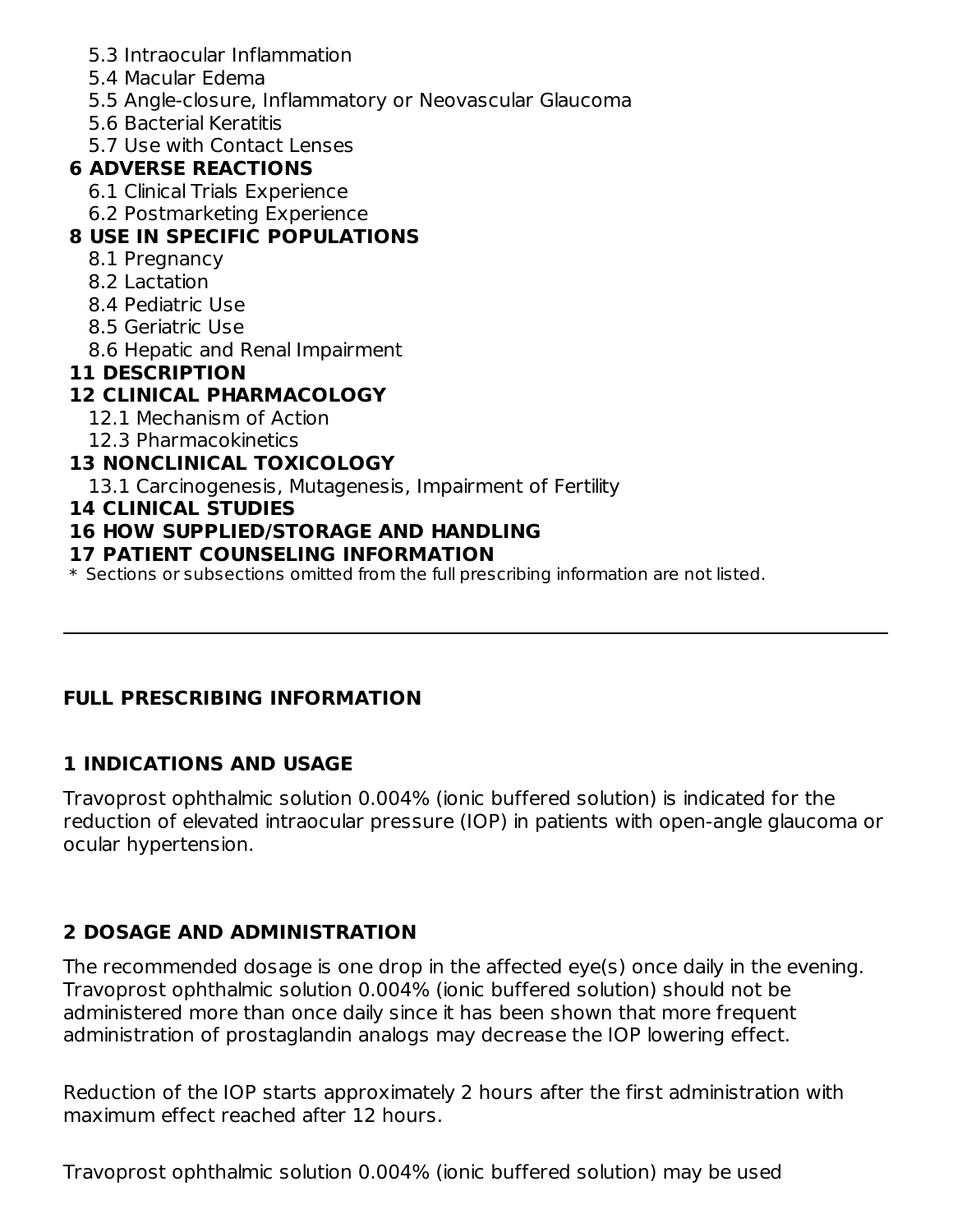concomitantly with other topical ophthalmic drug products to lower IOP. If more than one topical ophthalmic drug is being used, the drugs should be administered at least 5 minutes apart.

### **3 DOSAGE FORMS AND STRENGTHS**

Ophthalmic solution containing travoprost USP, 0.04 mg/mL.

### **4 CONTRAINDICATIONS**

None.

### **5 WARNINGS AND PRECAUTIONS**

#### **5.1 Pigmentation**

Travoprost ophthalmic solution has been reported to cause changes to pigmented tissues. The most frequently reported changes have been increased pigmentation of the iris, periorbital tissue (eyelid), and eyelashes. Pigmentation is expected to increase as long as travoprost is administered. The pigmentation change is due to increased melanin content in the melanocytes rather than to an increase in the number of melanocytes. After discontinuation of travoprost, pigmentation of the iris is likely to be permanent, while pigmentation of the periorbital tissue and eyelash changes have been reported to be reversible in some patients. Patients who receive treatment should be informed of the possibility of increased pigmentation. The long-term effects of increased pigmentation are not known.

Iris color change may not be noticeable for several months to years. Typically, the brown pigmentation around the pupil spreads concentrically towards the periphery of the iris and the entire iris or parts of the iris become more brownish. Neither nevi nor freckles of the iris appear to be affected by treatment. While treatment with travoprost ophthalmic solution 0.004% (ionic buffered solution) can be continued in patients who develop noticeably increased iris pigmentation, these patients should be examined regularly [see Patient Counseling Information (17)].

## **5.2 Eyelash Changes**

Travoprost ophthalmic solution 0.004% (ionic buffered solution) may gradually change eyelashes and vellus hair in the treated eye. These changes include increased length, thickness, and number of lashes. Eyelash changes are usually reversible upon discontinuation of treatment [see Patient Counseling Information (17)].

### **5.3 Intraocular Inflammation**

Travoprost ophthalmic solution 0.004% (ionic buffered solution) should be used with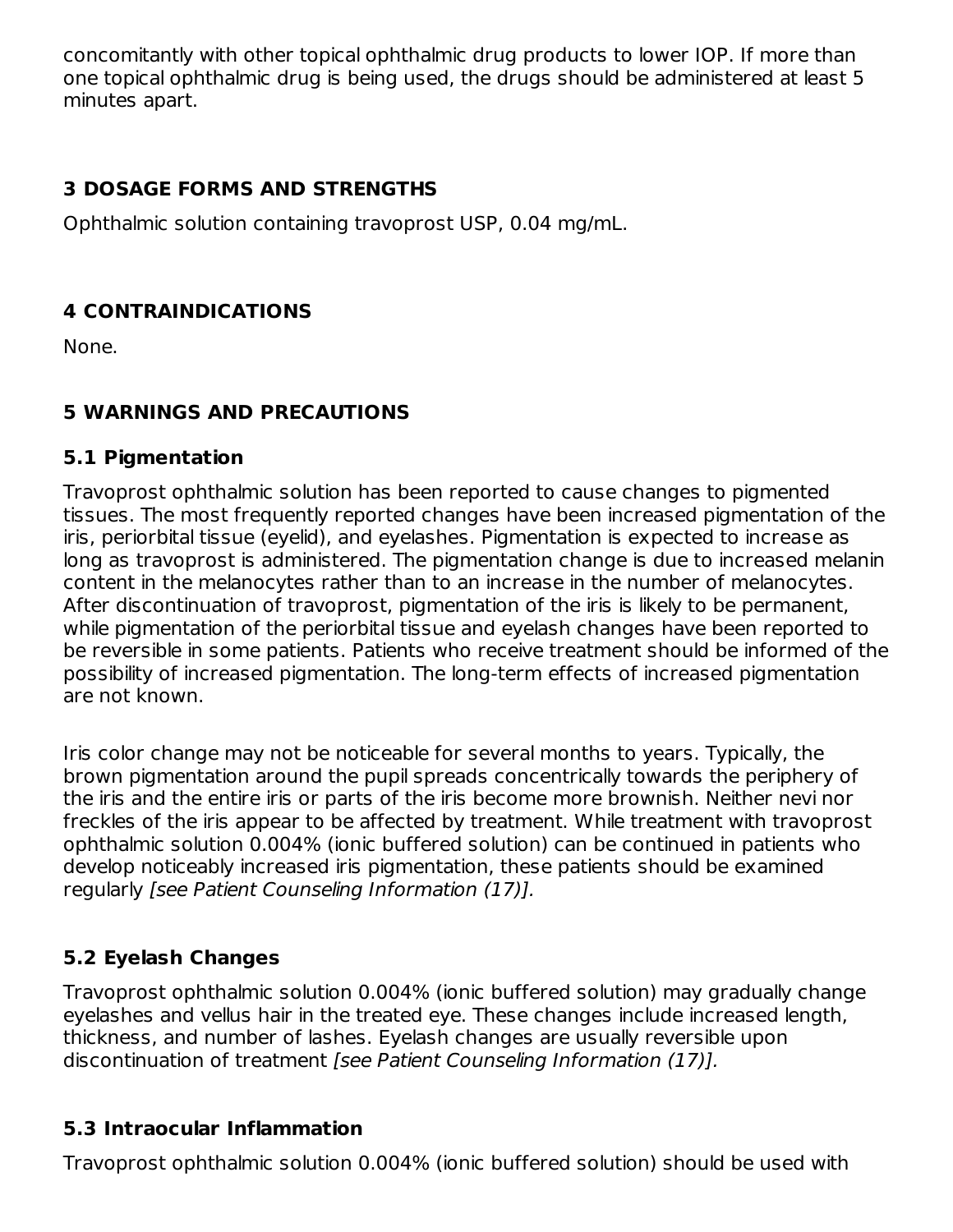caution in patients with active intraocular inflammation (e.g., uveitis) because the inflammation may be exacerbated.

### **5.4 Macular Edema**

Macular edema, including cystoid macular edema, has been reported during treatment with travoprost ophthalmic solution. Travoprost ophthalmic solution 0.004% (ionic buffered solution) should be used with caution in aphakic patients, in pseudophakic patients with a torn posterior lens capsule, or in patients with known risk factors for macular edema.

## **5.5 Angle-closure, Inflammatory or Neovascular Glaucoma**

Travoprost ophthalmic solution 0.004% (ionic buffered solution)

has not been evaluated for the treatment of angle-closure, inflammatory or neovascular glaucoma.

## **5.6 Bacterial Keratitis**

There have been reports of bacterial keratitis associated with the use of multiple-dose containers of topical ophthalmic products. These containers had been inadvertently contaminated by patients who, in most cases, had a concurrent corneal disease or a disruption of the ocular epithelial surface [see Patient Counseling Information (17)].

## **5.7 Use with Contact Lenses**

Contact lenses should be removed prior to instillation of travoprost ophthalmic solution 0.004% (ionic buffered solution) and may be reinserted 15 minutes following its administration.

## **6 ADVERSE REACTIONS**

## **6.1 Clinical Trials Experience**

Because clinical trials are conducted under widely varying conditions, adverse reaction rates observed in the clinical trials of a drug cannot be directly compared to rates in the clinical trials of another drug and may not reflect the rates observed in practice.

The most common adverse reaction observed in controlled clinical trials with travoprost ophthalmic solution 0.004% and travoprost ophthalmic solution 0.004% (ionic buffered solution) was ocular hyperemia, which was reported in 30% to 50% of patients. Up to 3% of patients discontinued therapy due to conjunctival hyperemia. Ocular adverse reactions reported at an incidence of 5% to 10% in these clinical trials included decreased visual acuity, eye discomfort, foreign body sensation, pain, and pruritus.

Ocular adverse reactions reported at an incidence of 1% to 4% in clinical trials with travoprost ophthalmic solution 0.004% or travoprost ophthalmic solution 0.004% (ionic buffered solution) included abnormal vision, blepharitis, blurred vision, cataract, conjunctivitis, corneal staining, dry eye, iris discoloration, keratitis, lid margin crusting,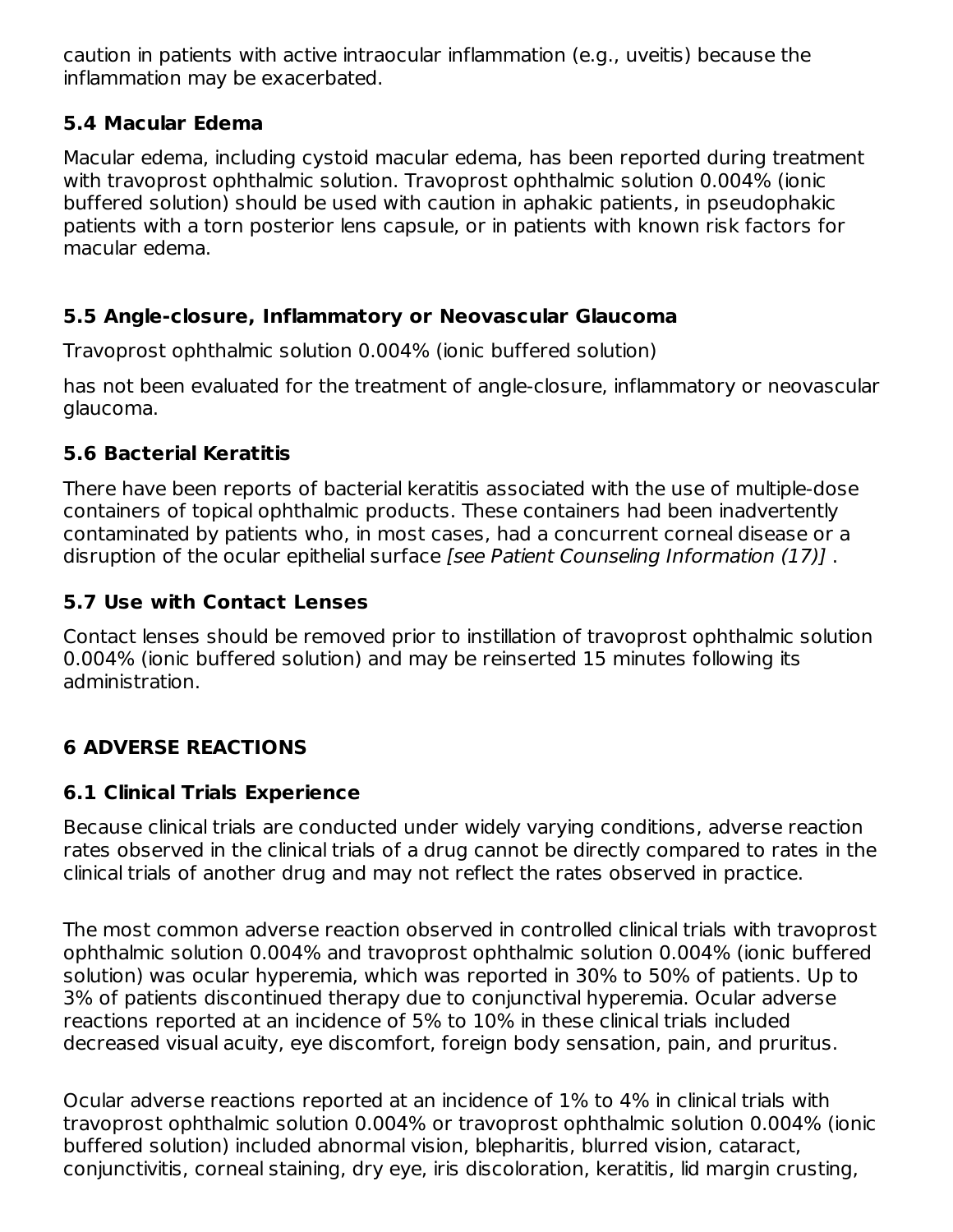ocular inflammation, photophobia, subconjunctival hemorrhage, and tearing.

Non-ocular adverse reactions reported at an incidence of 1% to 5% in these clinical studies were allergy, angina pectoris, anxiety, arthritis, back pain, bradycardia, bronchitis, chest pain, cold/flu syndrome, depression, dyspepsia, gastrointestinal disorder, headache, hypercholesterolemia, hypertension, hypotension, infection, pain, prostate disorder, sinusitis, urinary incontinence, and urinary tract infections.

### **6.2 Postmarketing Experience**

Additional adverse reactions have been identified during post approval use of travoprost ophthalmic solution 0.004% or travoprost ophthalmic solution 0.004% (ionic buffered solution) in clinical practice. Because they are reported voluntarily from a population of unknown size, estimates of frequency cannot be made. The reactions, which have been chosen for inclusion due to either their seriousness, frequency of reporting, possible causal connection to travoprost ophthalmic solution 0.004% or travoprost ophthalmic solution 0.004% (ionic buffered solution), or a combination of these factors, include: arrhythmia, vomiting, epistaxis, tachycardia, and insomnia.

In postmarketing use with prostaglandin analogs, periorbital and lid changes including deepening of the eyelid sulcus have been observed.

## **8 USE IN SPECIFIC POPULATIONS**

### **8.1 Pregnancy**

#### Risk Summary

There are no adequate and well-controlled studies in pregnant women to inform a drugassociated risk.

In animal reproduction studies, subcutaneous (SC) administration of travoprost to pregnant mice and rats throughout the period of organogenesis produced embryo-fetal lethality, spontaneous abortion, and premature delivery at potentially clinically relevant doses.

Advise pregnant women of a potential risk to a fetus. Because animal reproductive studies are not always predictive of human response, travoprost ophthalmic solution 0.004% (ionic buffered solution) should be administered during pregnancy only if the potential benefit justifies the potential risk to the fetus.

The background risk of major birth defects and miscarriage for the indicated population is unknown; however, in the U.S. general population, the estimated background risk of major birth defects is 2% to 4% and of miscarriage is 15% to 20% of clinically recognized pregnancies.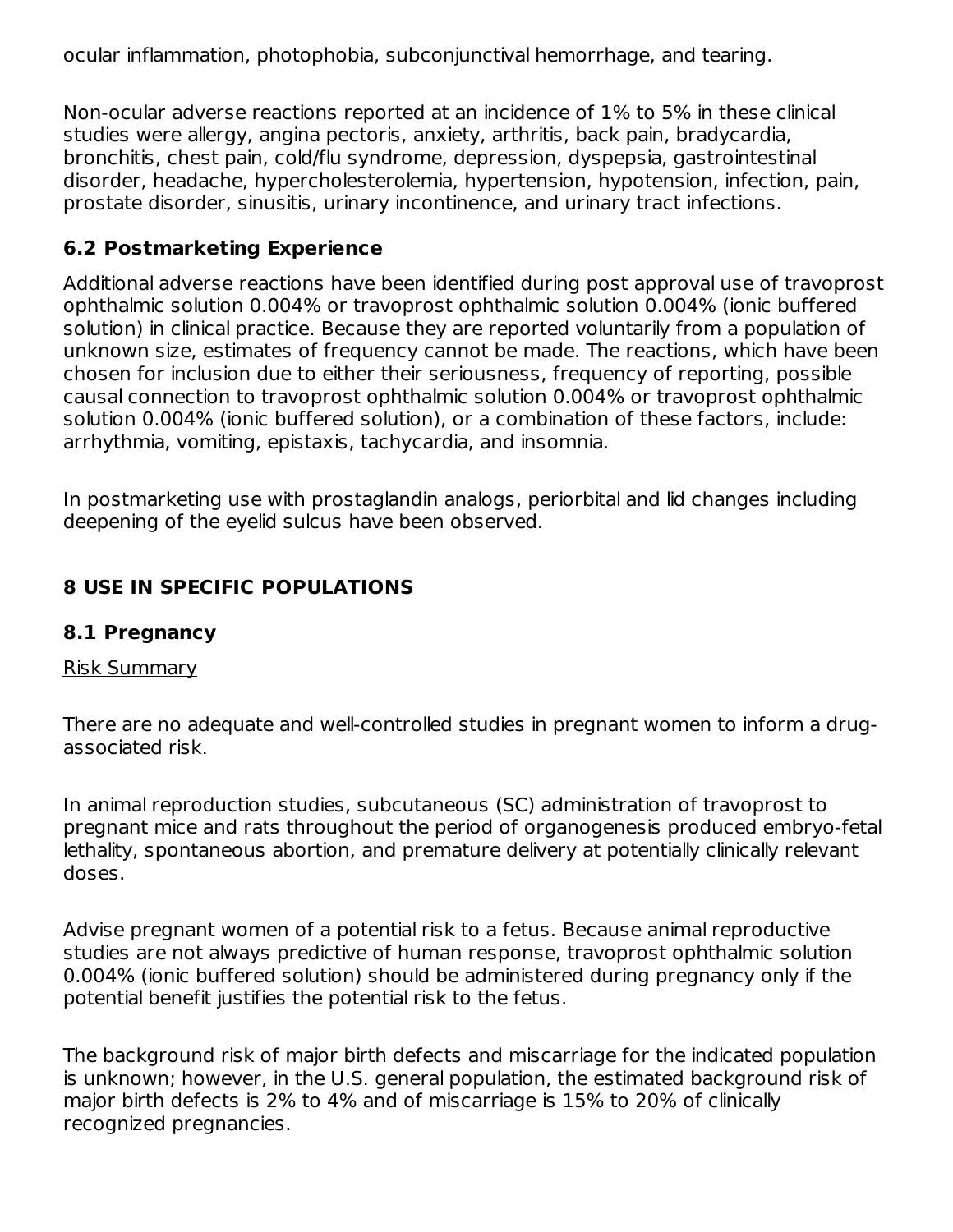## Data

## Animal Data

An embryo-fetal study was conducted in pregnant rats administered travoprost once daily by SC injection from gestation day (GD) 6 to 18, to target the period of organogenesis. At 10 mcg/kg (60 times the maximum recommended human ocular dose [MRHOD], based on estimated plasma C <sub>max</sub>), travoprost was teratogenic in rats, evidenced by an increase in the incidence of skeletal malformations as well as external and visceral malformations, including fused sternebrae, domed head and hydrocephaly. Travoprost caused post-implantation loss at 10 mcg/kg. The no observed adverse effect level (NOAEL) for post-implantation loss was 3 mcg/kg (18 times the MRHOD, based on estimated plasma C <sub>max</sub>). The maternal NOAEL was 10 mcg/kg.

An embryo-fetal study was conducted in pregnant mice administered travoprost once daily by SC injection from GD 6 to 11, to target the period of organogenesis. At 1 mcg/kg (6 times the MRHOD, based on estimated plasma C <sub>max</sub>), travoprost caused postimplantation loss and decreased fetal weight. The no observed adverse effect level (NOAEL) for malformations was 0.3 mcg/kg (2 times the MRHOD, based on estimated plasma C <sub>max</sub>). The maternal NOAEL was 1 mcg/kg.

Pre/postnatal studies were conducted in rats administered travoprost once daily by subcutaneous injection from GD 7 (early embryonic period) to postnatal Day 21 (end of lactation period). At doses of greater than or equal to 0.12 mcg/kg/day (0.7 times the MRHOD, based on estimated plasma C <sub>max</sub>), adverse pregnancy outcomes (embryofetal lethality, abortion, and early delivery), low-birth weight and developmental delays were observed. The NOAEL for adverse pregnancy outcomes, low-birth weight and developmental delay was 0.1 mcg/kg (0.6 times the MHROD, based on estimated plasma C <sub>max</sub>). The NOAEL for maternal toxicity was 0.72 mcg/kg (4 times the MHROD, based on estimated plasma C <sub>max</sub>).

### **8.2 Lactation**

### Risk Summary

There are no data on the effects of travoprost on the breastfed child or milk production. It is not known if travoprost is present in human milk following ophthalmic administration. A study in lactating rats demonstrated that radio-labeled travoprost and/or its metabolites were excreted in milk following subcutaneous administration.

The developmental and health benefits of breastfeeding should be considered along with the mother's clinical need for travoprost ophthalmic solution 0.004% (ionic buffered solution) and any potential adverse effects on the breast-fed child from travoprost ophthalmic solution 0.004% (ionic buffered solution).

## **8.4 Pediatric Use**

Use in pediatric patients below the age of 16 years is not recommended because of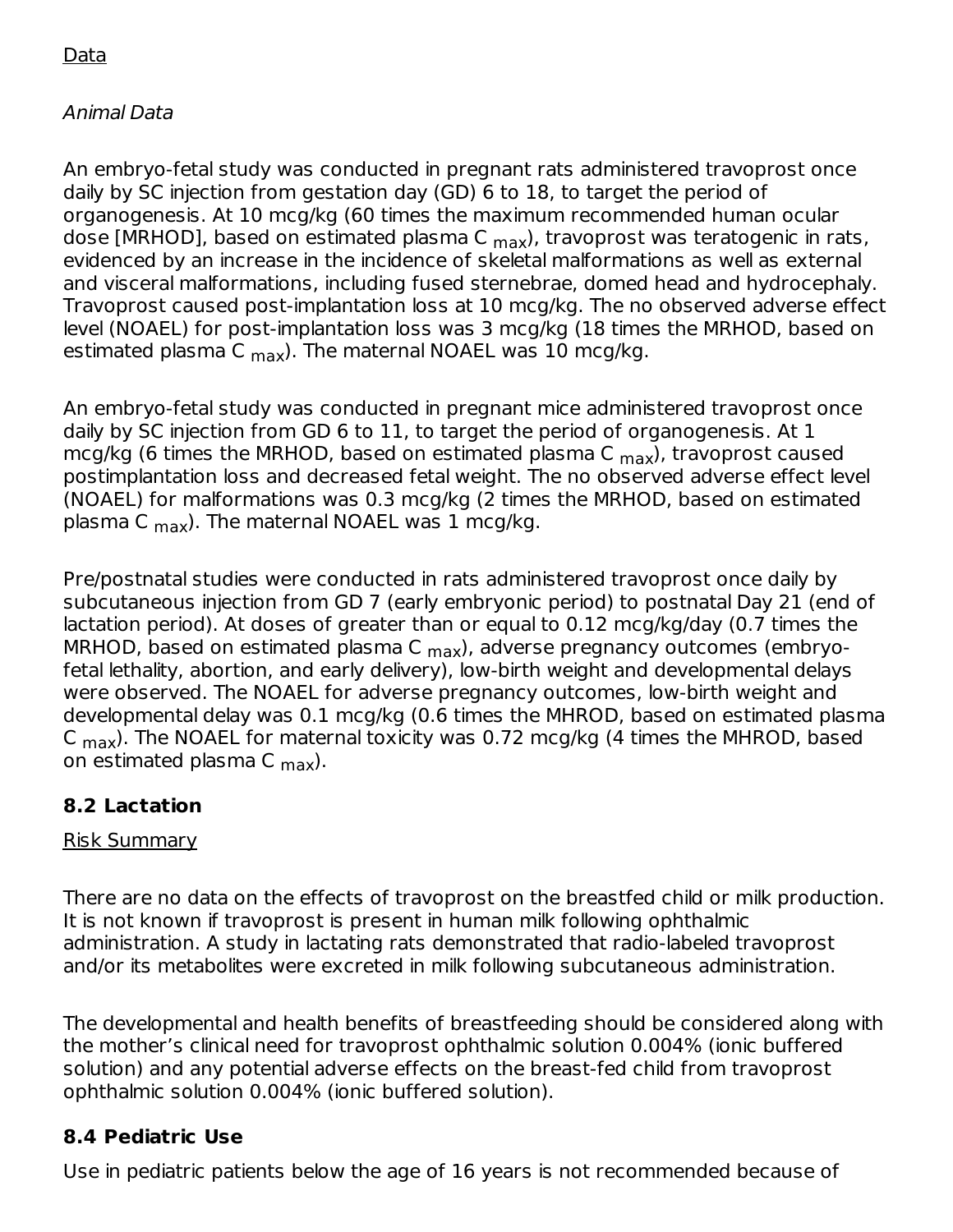potential safety concerns related to increased pigmentation following long-term chronic use.

## **8.5 Geriatric Use**

No overall clinical differences in safety or effectiveness have been observed between elderly and other adult patients.

## **8.6 Hepatic and Renal Impairment**

Travoprost ophthalmic solution 0.004% has been studied in patients with hepatic impairment and also in patients with renal impairment. No clinically relevant changes in hematology, blood chemistry, or urinalysis laboratory data were observed in these patients.

# **11 DESCRIPTION**

Travoprost is a synthetic prostaglandin F analog. Its chemical name is [1R- [1α(Z),2β(1E,3R\*),3α,5α]]-7-[3,5-Dihydroxy-2-[3-hydroxy-4-[3-

(trifluoromethyl)phenoxy]-1-butenyl]cyclopentyl]-5-heptenoic acid, 1-methylethylester. It has a molecular formula of C  $_{26}$ H  $_{35}$ F  $_{3}$ O  $_{6}$  and a molecular weight of 500.55 g/mol. The chemical structure of travoprost is:



Travoprost, USP is a clear, colorless to slightly yellow oil that is very soluble in acetonitrile, methanol, octanol, and chloroform. It is practically insoluble in water.

Travoprost ophthalmic solution USP, 0.004% (ionic buffered solution) is supplied as sterile, buffered aqueous solution of travoprost with a pH of approximately 5.7 and an osmolality of approximately 290 mOsmol/kg.

Each mL of travoprost ophthalmic solution USP, 0.004% (ionic buffered solution) contains

**Active:** travoprost USP, 0.04 mg/mL;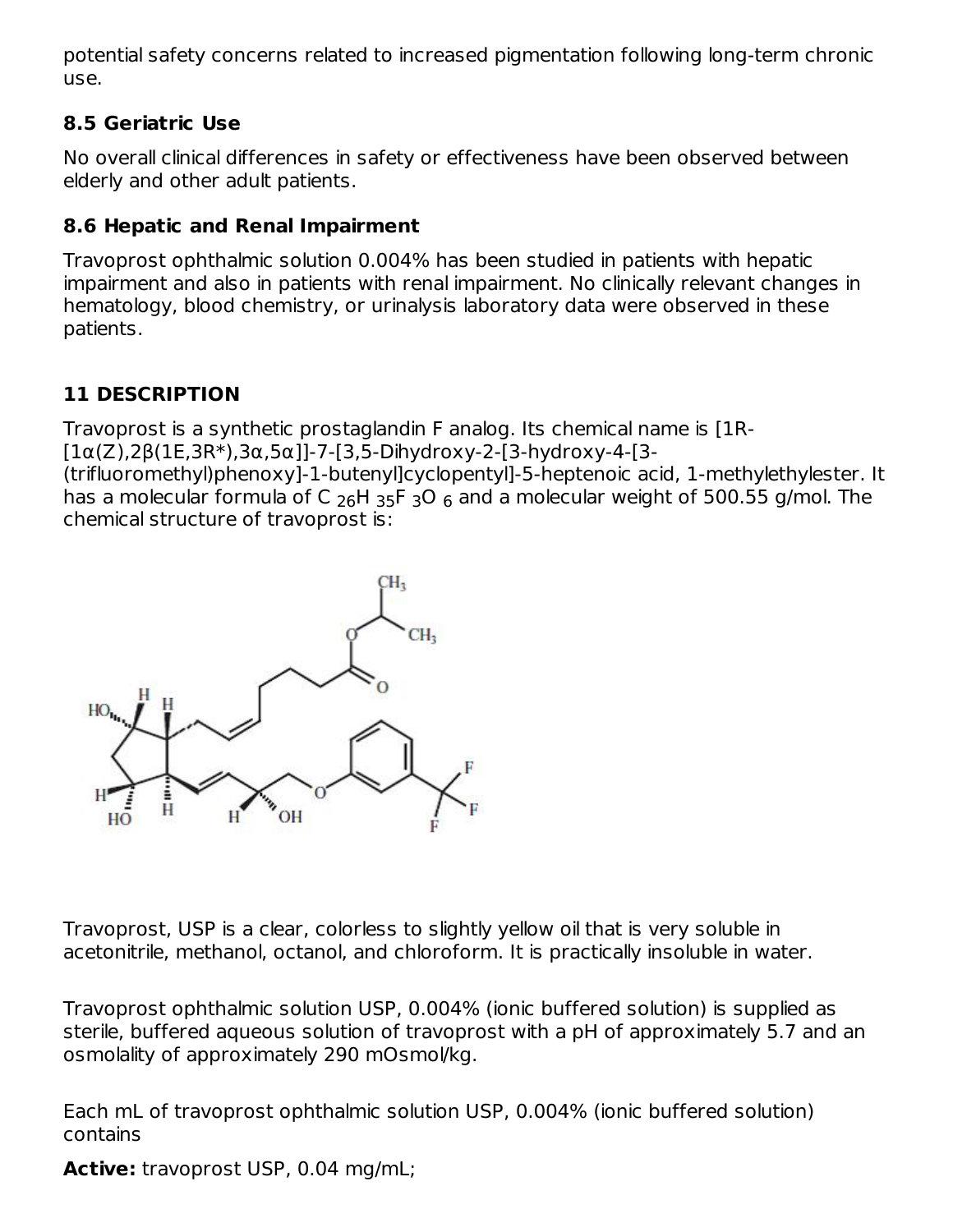**Inactives:** Polyoxyl 40 hydrogenated castor oil, boric acid, propylene glycol, sorbitol, zinc chloride, sodium hydroxide and/or hydrochloric acid (to adjust pH) and water for injection.

## **12 CLINICAL PHARMACOLOGY**

## **12.1 Mechanism of Action**

Travoprost free acid, a prostaglandin analog is a selective FP prostanoid receptor agonist which is believed to reduce IOP by increasing uveoscleral outflow. The exact mechanism of action is unknown at this time.

## **12.3 Pharmacokinetics**

Travoprost is absorbed through the cornea and is hydrolyzed to the active free acid. Data from 4 multiple dose pharmacokinetic studies (totaling 107 subjects) have shown that plasma concentrations of the free acid are below 0.01 ng/mL (the quantitation limit of the assay) in two-thirds of the subjects. In those individuals with quantifiable plasma concentrations (N = 38), the mean plasma C  $_{\sf max}$  was 0.018  $\pm$  0.007 ng/mL (ranged 0.01 to 0.052 ng/mL) and was reached within 30 minutes. From these studies, travoprost is estimated to have a plasma half-life of 45 minutes. There was no difference in plasma concentrations between Days 1 and 7, indicating steady-state was reached early and that there was no significant accumulation.

Travoprost, an isopropyl ester prodrug, is hydrolyzed by esterases in the cornea to its biologically active free acid. Systemically, travoprost free acid is metabolized to inactive metabolites via beta-oxidation of the  $\alpha$  (carboxylic acid) chain to give the 1,2-dinor and 1,2,3,4-tetranor analogs, via oxidation of the 15-hydroxyl moiety, as well as via reduction of the 13, 14 double bond.

The elimination of travoprost free acid from plasma was rapid and levels were generally below the limit of quantification within one hour after dosing. The terminal elimination half-life of travoprost free acid was estimated from fourteen subjects and ranged from 17 minutes to 86 minutes with the mean half-life of 45 minutes. Less than 2% of the topical ocular dose of travoprost was excreted in the urine within 4 hours as the travoprost free acid.

## **13 NONCLINICAL TOXICOLOGY**

# **13.1 Carcinogenesis, Mutagenesis, Impairment of Fertility**

Two-year carcinogenicity studies in mice and rats at subcutaneous doses of 10, 30, or 100 mcg/kg/day did not show any evidence of carcinogenic potential. However, at 100 mcg/kg/day, male rats were only treated for 82 weeks, and the maximum tolerated dose (MTD) was not reached in the mouse study. The high dose (100 mcg/kg) corresponds to exposure levels 326 times (mouse) and 547 times (rat) the human exposure at the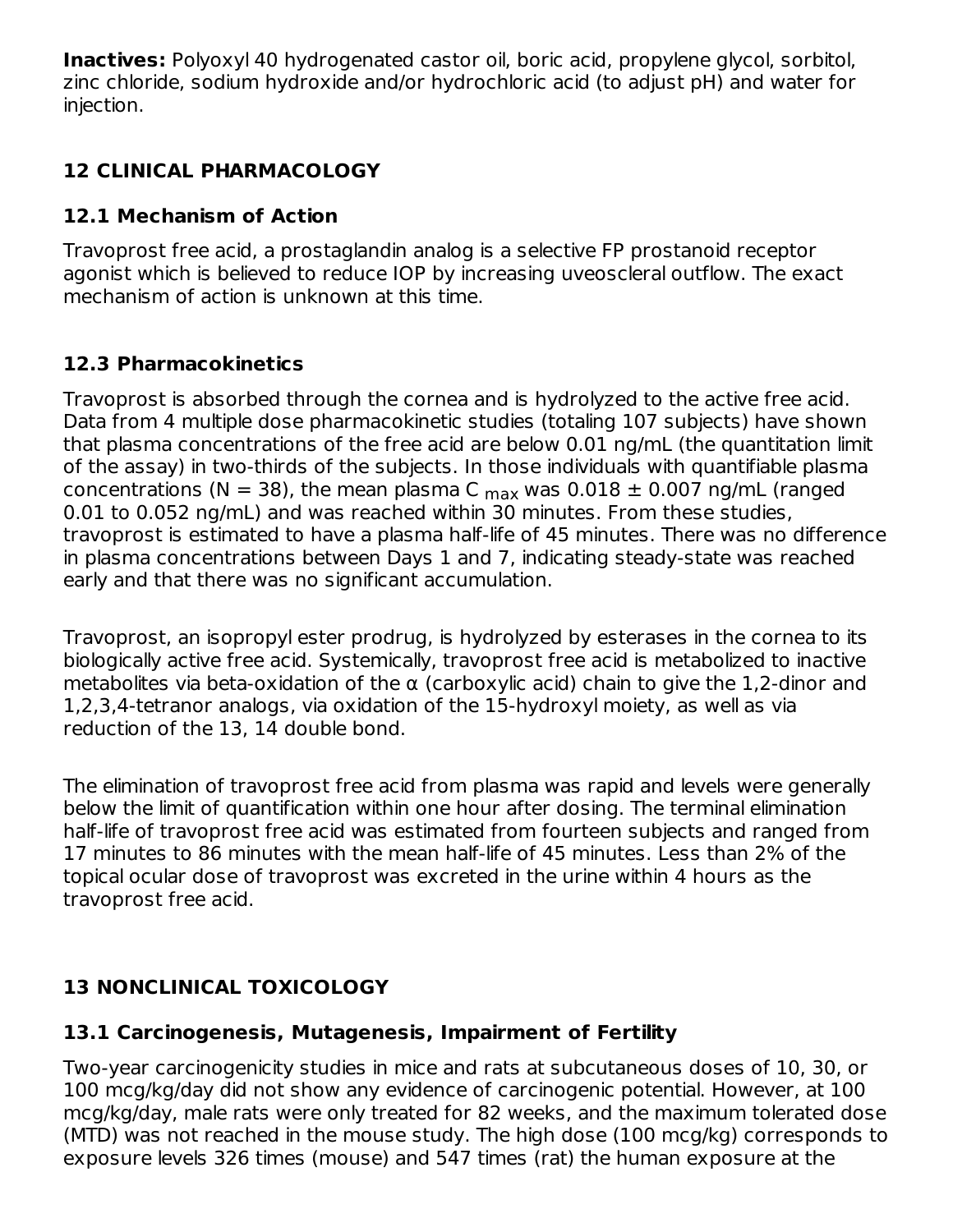MRHOD of 0.04 mcg/kg, based on estimated plasma C <sub>max</sub> for active travoprost free acid.

Travoprost was not mutagenic in the Ames test, mouse micronucleus test or rat chromosome aberration assay. A slight increase in the mutant frequency was observed in one of two mouse lymphoma assays in the presence of rat S-9 activation enzymes.

Travoprost did not affect mating or fertility indices in male or female rats at subcutaneous doses up to 3 mcg/kg/day (18 times the MRHOD based on estimated plasma C <sub>max</sub>). At 10 mcg/kg/day (60 times the MRHOD, based on estimated plasma C  $_{\sf max}$ ), the mean number of corpora lutea was reduced, and the post-implantation losses were increased.

### **14 CLINICAL STUDIES**

In clinical studies, patients with open-angle glaucoma or ocular hypertension and baseline pressure of 25 to 27 mmHg, who were treated with travoprost ophthalmic solution 0.004% or travoprost ophthalmic solution 0.004% (ionic buffered solution) dosed once daily in the evening, demonstrated 7 to 8 mmHg reductions in IOP. In subgroup analyses of these studies, mean IOP reduction in black patients was up to 1.8 mmHg greater than in non-black patients. It is not known at this time whether this difference is attributed to race or to heavily pigmented irides.

In a multi-center, randomized, controlled trial, patients with mean baseline IOP of 24 to 26 mmHg on TIMOPTIC\*\* 0.5% twice daily who were treated with travoprost ophthalmic solution 0.004% dosed daily adjunctively to TIMOPTIC\*\* 0.5% twice daily demonstrated 6 to 7 mmHg reductions in IOP.

### **16 HOW SUPPLIED/STORAGE AND HANDLING**

Travoprost Ophthalmic Solution USP, 0.004% (Ionic Buffered Solution) is a sterile, isotonic, buffered, preserved, aqueous solution of travoprost, USP (0.04 mg/mL) supplied in 3 piece open nozzle container.

Travoprost Ophthalmic Solution USP, 0.004% (Ionic Buffered Solution) is supplied as a 2.5 mL solution in a 5 mL and 5 mL solution in a 5 mL natural polypropylene container with a polypropylene open nozzle and an HDPE Turquoise color cap.

### **NDC code:**

| NDC 42571-130-27, | 2.5 mL fill in 5 mL |
|-------------------|---------------------|
| NDC 42571-130-21, | 5 mL fill in 5 mL   |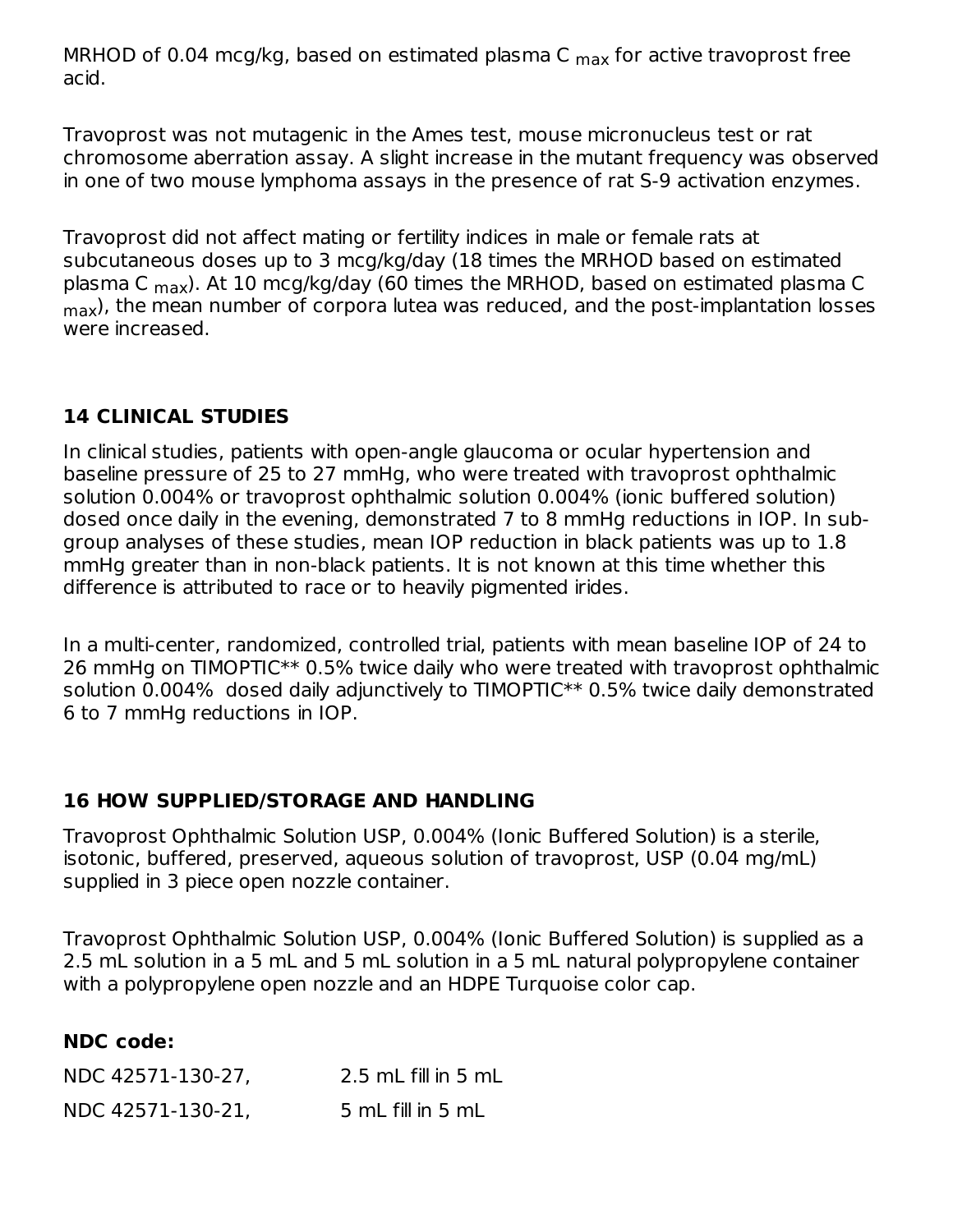**Storage:** Store at 2° to 25°C (36° to 77°F).

After opening, travoprost ophthalmic solution USP, 0.004% (ionic buffered solution) can be used until the expiration date on the bottle.

## **17 PATIENT COUNSELING INFORMATION**

### **Potential for Pigmentation**

Advise the patient about the potential for increased brown pigmentation of the iris, which may be permanent. Inform the patient about the possibility of eyelid skin darkening, which may be reversible after discontinuation of travoprost ophthalmic solution 0.004% (ionic buffered solution) [see Warnings and Precautions (5.1)] .

### **Potential for Eyelash Changes**

Inform the patient about the possibility of eyelash and vellus hair changes in the treated eye during treatment with travoprost ophthalmic solution 0.004% (ionic buffered solution). These changes may result in a disparity between eyes in length, thickness, pigmentation, number of eyelashes or vellus hairs, and/or direction of eyelash growth. Eyelash changes are usually reversible upon discontinuation of treatment [see Warnings and Precautions (5.2)] .

### **Handling the Container**

Instruct the patient to avoid allowing the tip of the dispensing container to contact the eye, surrounding structures, fingers, or any other surface in order to avoid contamination of the solution by common bacteria known to cause ocular infections. Serious damage to the eye and subsequent loss of vision may result from using contaminated solutions [see Warnings and Precautions (5.6)] .

### **When to Seek Physician Advice**

Advise the patient that if they develop an intercurrent ocular condition (e.g., trauma or infection), have ocular surgery, or develop any ocular reactions, particularly conjunctivitis and eyelid reactions, they should immediately seek their physician's advice concerning the continued use of travoprost ophthalmic solution 0.004% (ionic buffered solution) [see Warnings and Precautions (5.3, 5.4, 5.5)].

#### **Use with Contact Lenses**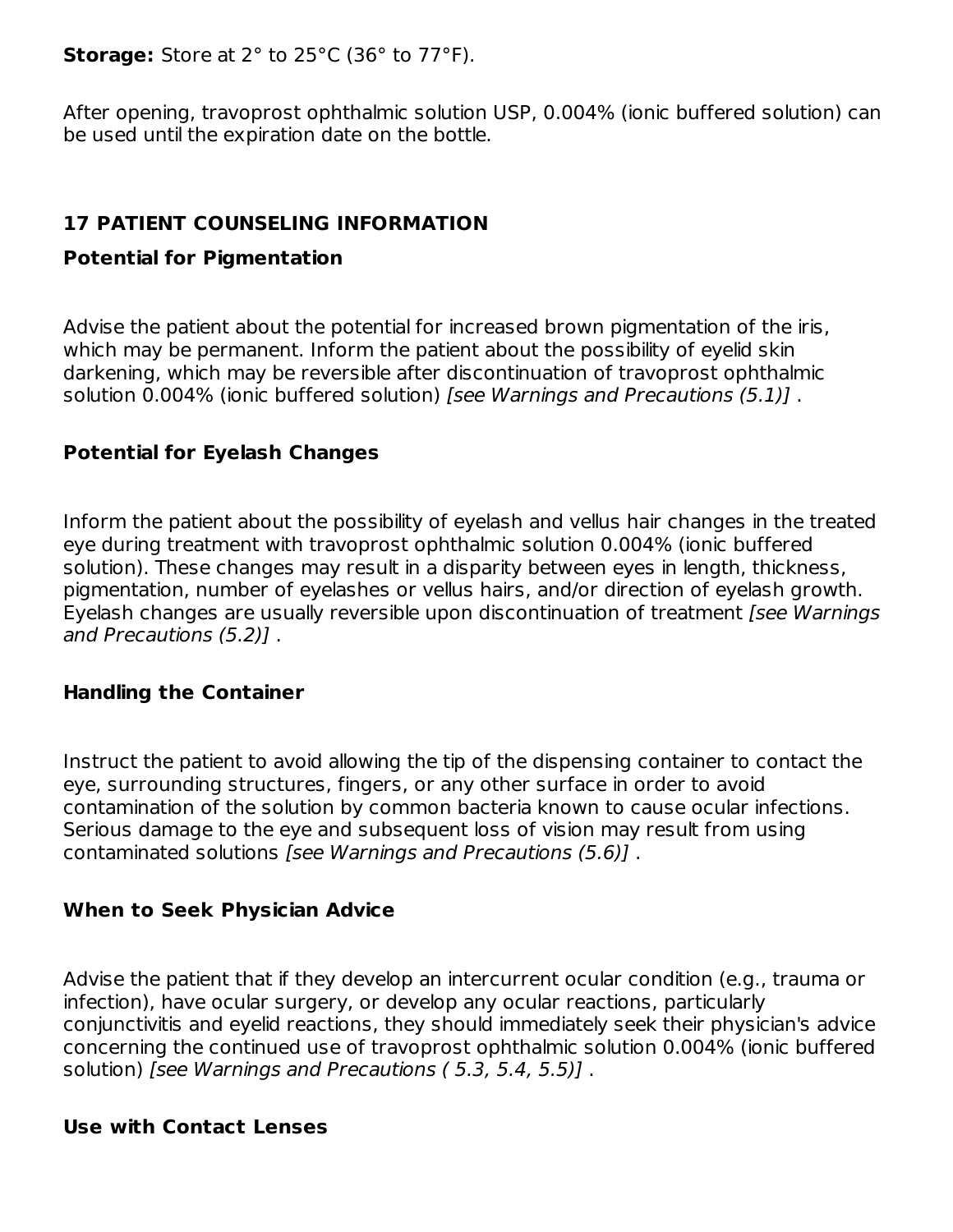Contact lenses should be removed prior to instillation of travoprost ophthalmic solution 0.004% (ionic buffered solution) and may be reinserted 15 minutes following its administration [see Warnings and Precautions (5.7)] .

## **Use with Other Ophthalmic Drugs**

If more than one topical ophthalmic drug is being used, the drugs should be administered at least 5 minutes between applications.

TIMOPTIC\*\* is a registered trademark of Merck & Co., Inc.

DROP-TAINER is a trademark of Alcon

## **INSTRUCTIONS FOR USE:**

**Travoprost Ophthalmic Solution USP, 0.004% (Ionic Buffered Solution)**

**Before you use Travoprost Ophthalmic Solution USP, 0.004% (Ionic Buffered Solution) for the first time:**

1. Check to make sure that the tamper evident ring between the bottle and the cap is not broken ( **See Figure A**). If the tamper evident ring is broken or missing, contact your pharmacist.



2. Tear off the tamper evident ring ( **See Figure B**).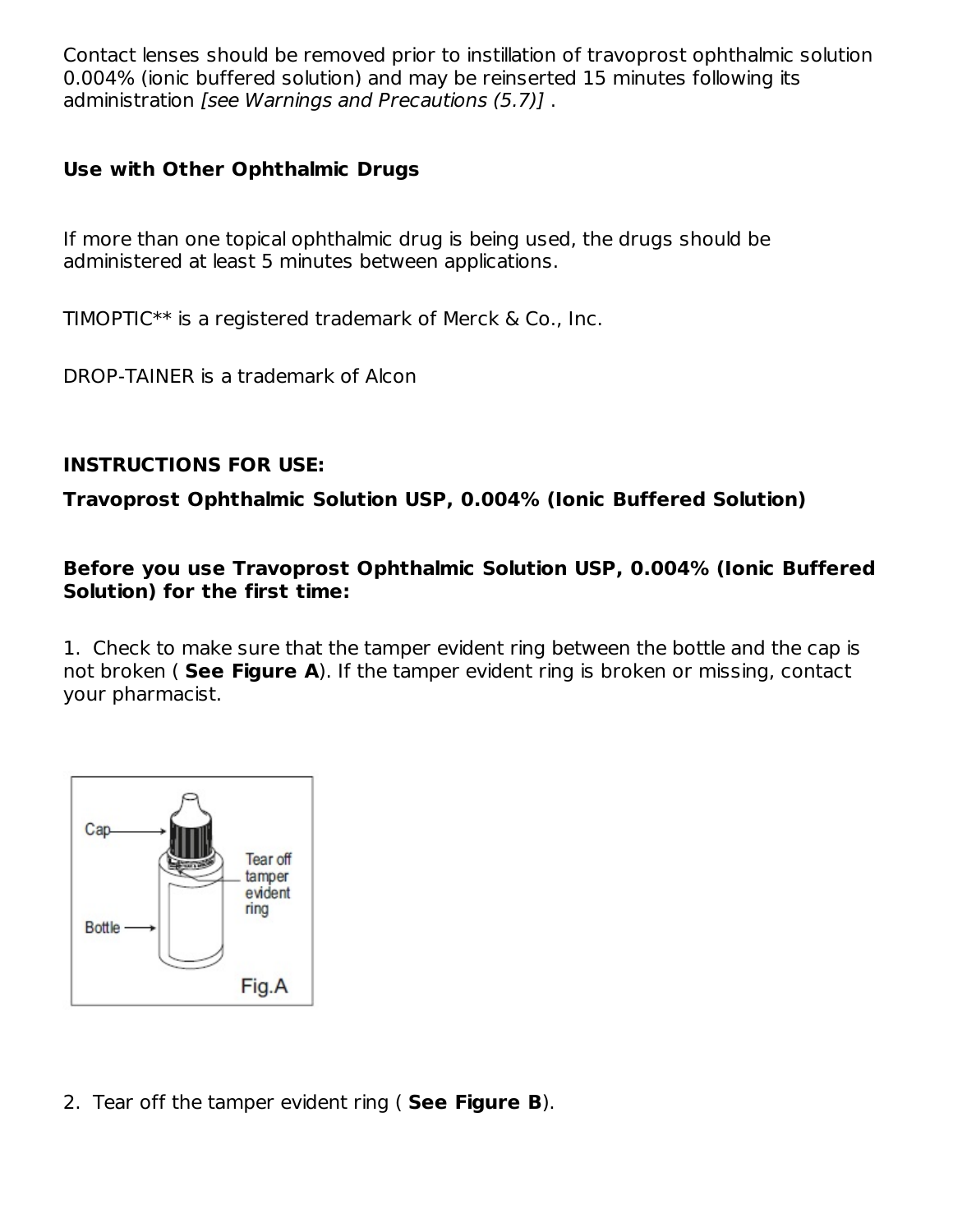

3. To open the bottle, remove the cap by turning it in the counter clockwise direction ( **See Figure C**).



This Instructions for Use has been approved by the U.S. Food and Drug Administration.

Manufactured by: **Micro Labs Limited** Bangalore-560099. INDIA.

Manufactured for: **Micro Labs USA, Inc.** Somerset, NJ 08873

**Rev. 01/2022**

## **PACKAGE LABEL.PRINCIPAL DISPLAY PANEL**

NDC 42571-130-27 Travoprost Ophthalmic Solution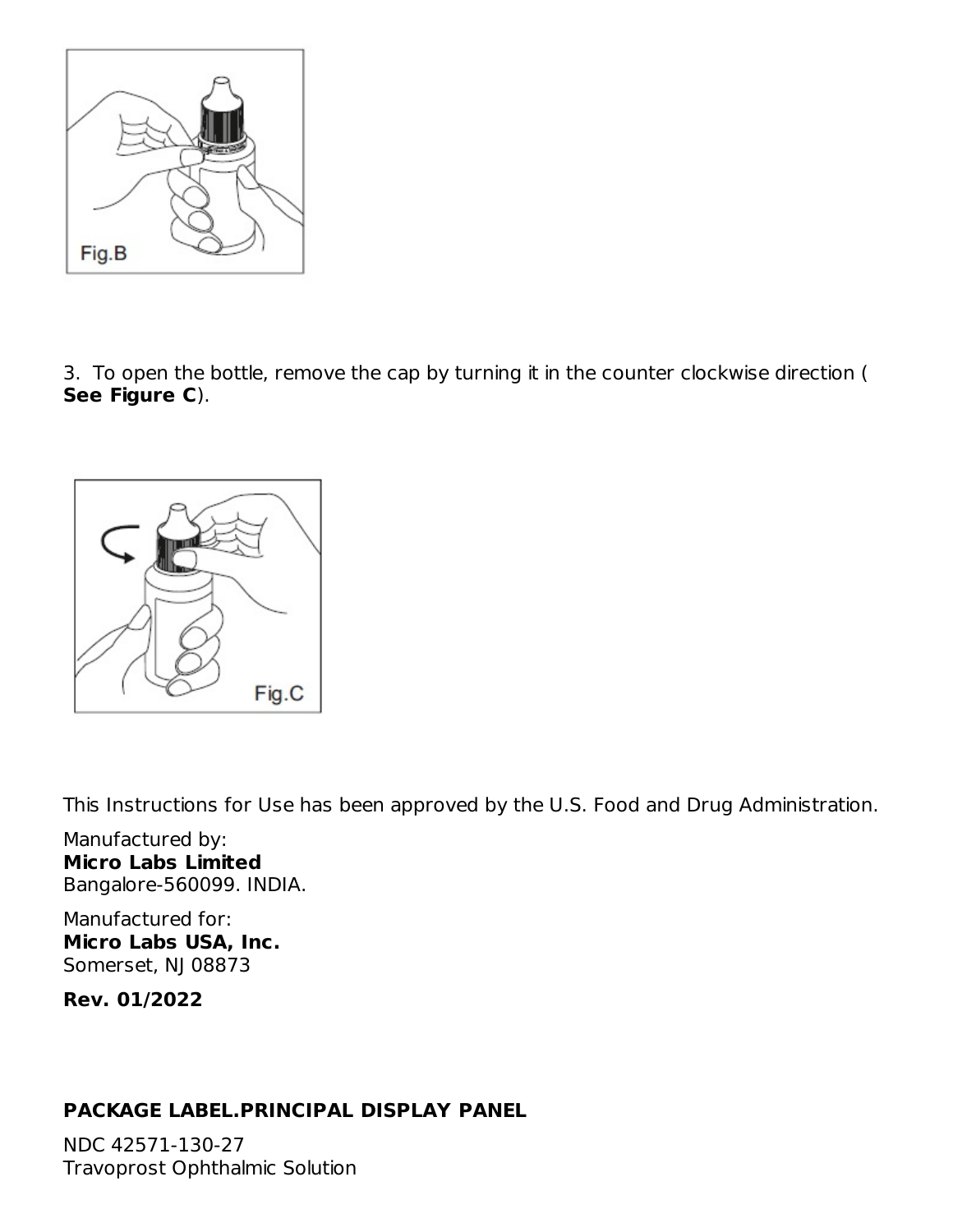USP, 0.004% (Ionic Buffered Solution) 2.5 mL Micro Labs



NDC 42571-130-21 Travoprost Ophthalmic Solution USP, 0.004% (Ionic Buffered Solution) 5 mL Micro Labs



| <b>TRAVOPROST OPHTHALMIC</b><br>travoprost ophthalmic solution solution |                                                      |  |                          |                     |  |
|-------------------------------------------------------------------------|------------------------------------------------------|--|--------------------------|---------------------|--|
|                                                                         |                                                      |  |                          |                     |  |
| <b>Product Information</b>                                              |                                                      |  |                          |                     |  |
| <b>Product Type</b>                                                     | HUMAN PRESCRIPTION DRUG<br><b>Item Code (Source)</b> |  |                          | NDC: 42571-130      |  |
| <b>Route of Administration</b>                                          | <b>OPHTHALMIC</b>                                    |  |                          |                     |  |
|                                                                         |                                                      |  |                          |                     |  |
| <b>Active Ingredient/Active Moiety</b>                                  |                                                      |  |                          |                     |  |
| <b>Ingredient Name</b>                                                  |                                                      |  | <b>Basis of Strength</b> | <b>Strength</b>     |  |
| TRAVOPROST (UNII: W68R08KX9) (TRAVOPROST - UNII: W68R08KX9)             |                                                      |  | <b>TRAVOPROST</b>        | $0.04$ mg in $1$ mL |  |
|                                                                         |                                                      |  |                          |                     |  |